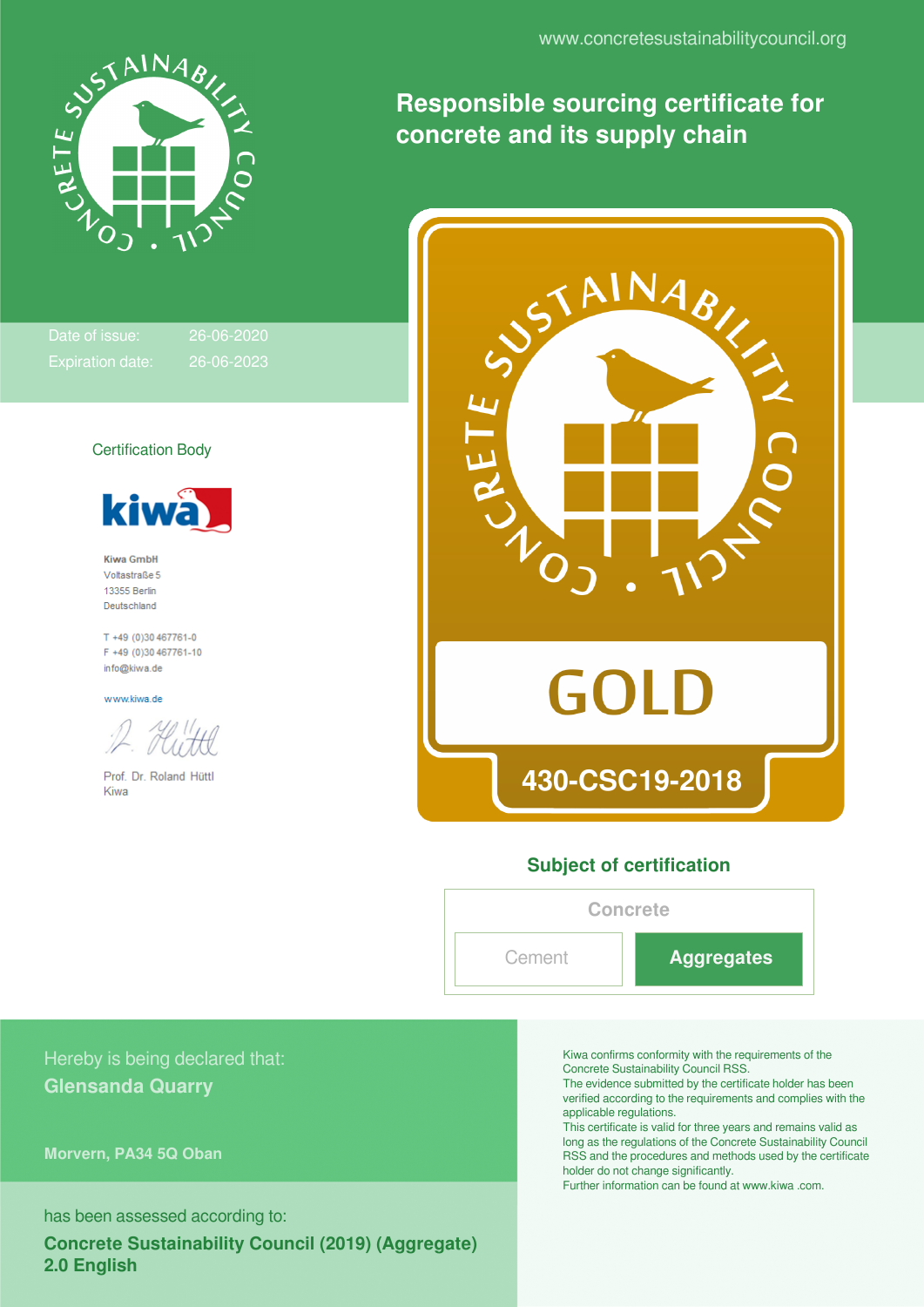www.concretesustainabilitycouncil.org





## Final result: 95.7 %

## Subscore per category

| Category      | 0       | 10      | 20 | 30 | 40 | 50 | 60 | 70 | 80 | 90 | 100 |  |
|---------------|---------|---------|----|----|----|----|----|----|----|----|-----|--|
| Prerequisites |         | 100.00% |    |    |    |    |    |    |    |    |     |  |
| Management    |         | 100.00% |    |    |    |    |    |    |    |    |     |  |
| Environmental | 97.30 % |         |    |    |    |    |    |    |    |    |     |  |
| Social        | 97.22%  |         |    |    |    |    |    |    |    |    |     |  |
| Economics     | 84.00 % |         |    |    |    |    |    |    |    |    |     |  |

Through exemplary performance additionally earned points (already included in category scores above)

No exemplary performance points earned.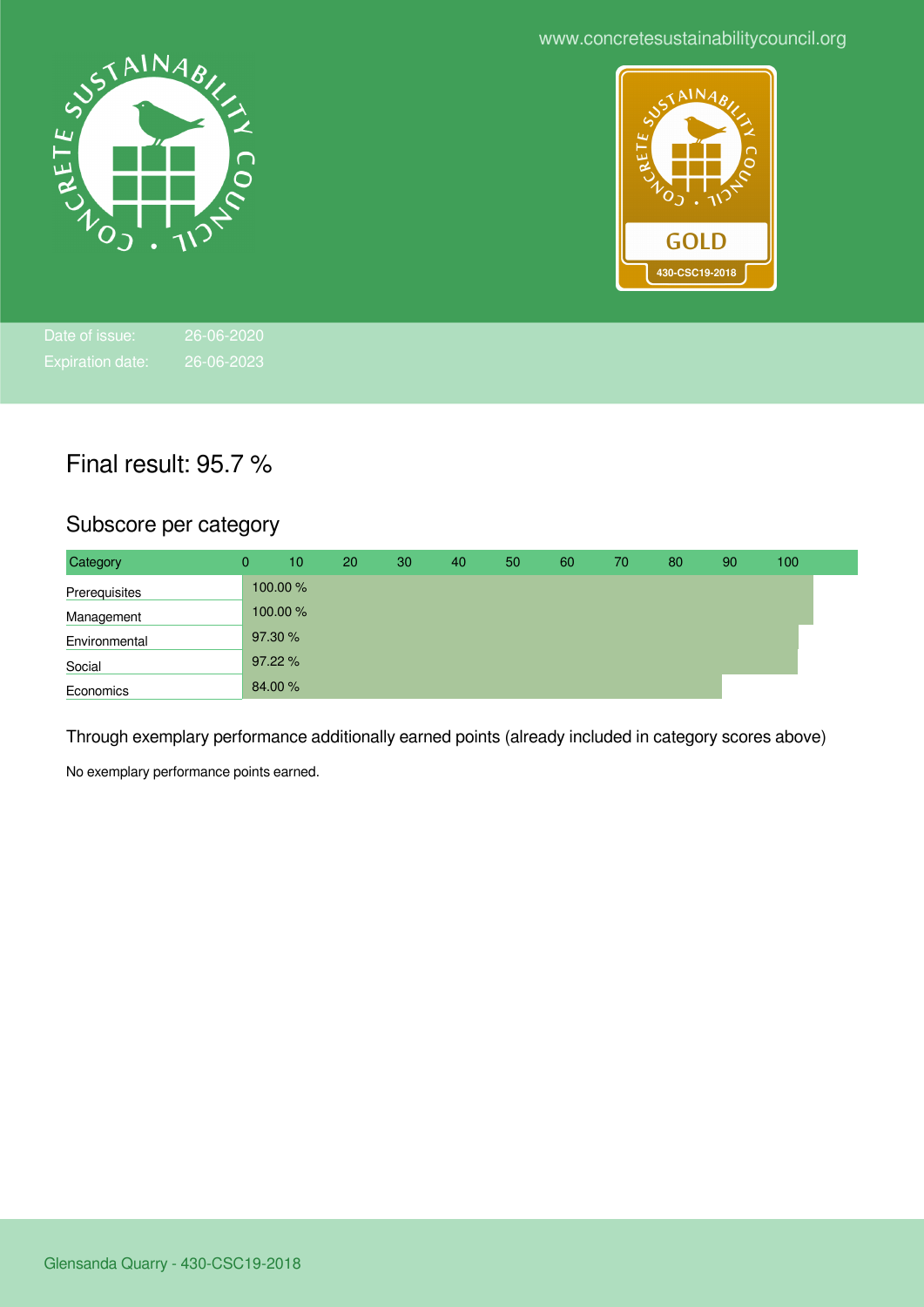

## Credit score per category

| Category             | <b>Credit</b>                           | <b>Achieved</b><br>score | <b>Maximum</b><br>score |
|----------------------|-----------------------------------------|--------------------------|-------------------------|
| <b>Prerequisites</b> |                                         |                          |                         |
| <b>P1</b>            | <b>Ethical and Legal Compliance</b>     | <b>OK</b>                |                         |
| P2                   | <b>Human Rights</b>                     | OK                       |                         |
| P <sub>3</sub>       | <b>Indigenous Peoples Rights</b>        | <b>OK</b>                |                         |
| P <sub>4</sub>       | <b>Environmental and Social Impact</b>  | <b>OK</b>                |                         |
|                      |                                         |                          |                         |
| Management           |                                         |                          |                         |
| M1                   | <b>Sustainable Purchasing</b>           | 14                       | 14                      |
| M2                   | <b>Environmental Management</b>         | $\mathbf 3$              | 3                       |
| M <sub>3</sub>       | <b>Quality Management</b>               | 3                        | 3                       |
| M4                   | <b>Health &amp; Safety Management</b>   | 3                        | 3                       |
| M5                   | <b>Benchmarking</b>                     | $5\phantom{.0}$          | 5                       |
|                      |                                         |                          |                         |
| <b>Environmental</b> |                                         |                          |                         |
| E1                   | Life Cycle Impact                       | 6                        | 6                       |
| E2                   | <b>Land Use</b>                         | 8                        | 10                      |
| E <sub>3</sub>       | <b>Energy &amp; Climate</b>             | 11                       | 11                      |
| E4                   | <b>Air Quality</b>                      | $\overline{\mathbf{4}}$  | $\overline{4}$          |
| E <sub>5</sub>       | Water                                   | 14                       | 14                      |
| E6                   | <b>Biodiversity</b>                     | 17                       | 17                      |
| E8                   | <b>Transport</b>                        | 12                       | 12                      |
|                      |                                         |                          |                         |
| <b>Social</b>        |                                         |                          |                         |
| S <sub>1</sub>       | <b>Local Community</b>                  | 10                       | 10                      |
| S3                   | <b>Occupational Health &amp; Safety</b> | 17                       | 18                      |
| S4                   | <b>Labor Practices</b>                  | 8                        | 8                       |
|                      |                                         |                          |                         |
| <b>Economics</b>     |                                         |                          |                         |
| <b>B1</b>            | <b>Local Economy</b>                    | 4                        | 4                       |
| <b>B2</b>            | <b>Ethical Business</b>                 | 9                        | 9                       |
| <b>B3</b>            | <b>Innovation</b>                       | 5                        | 9                       |
| <b>B4</b>            | <b>Feedback Procedure</b>               | 3                        | 3                       |
|                      |                                         |                          |                         |